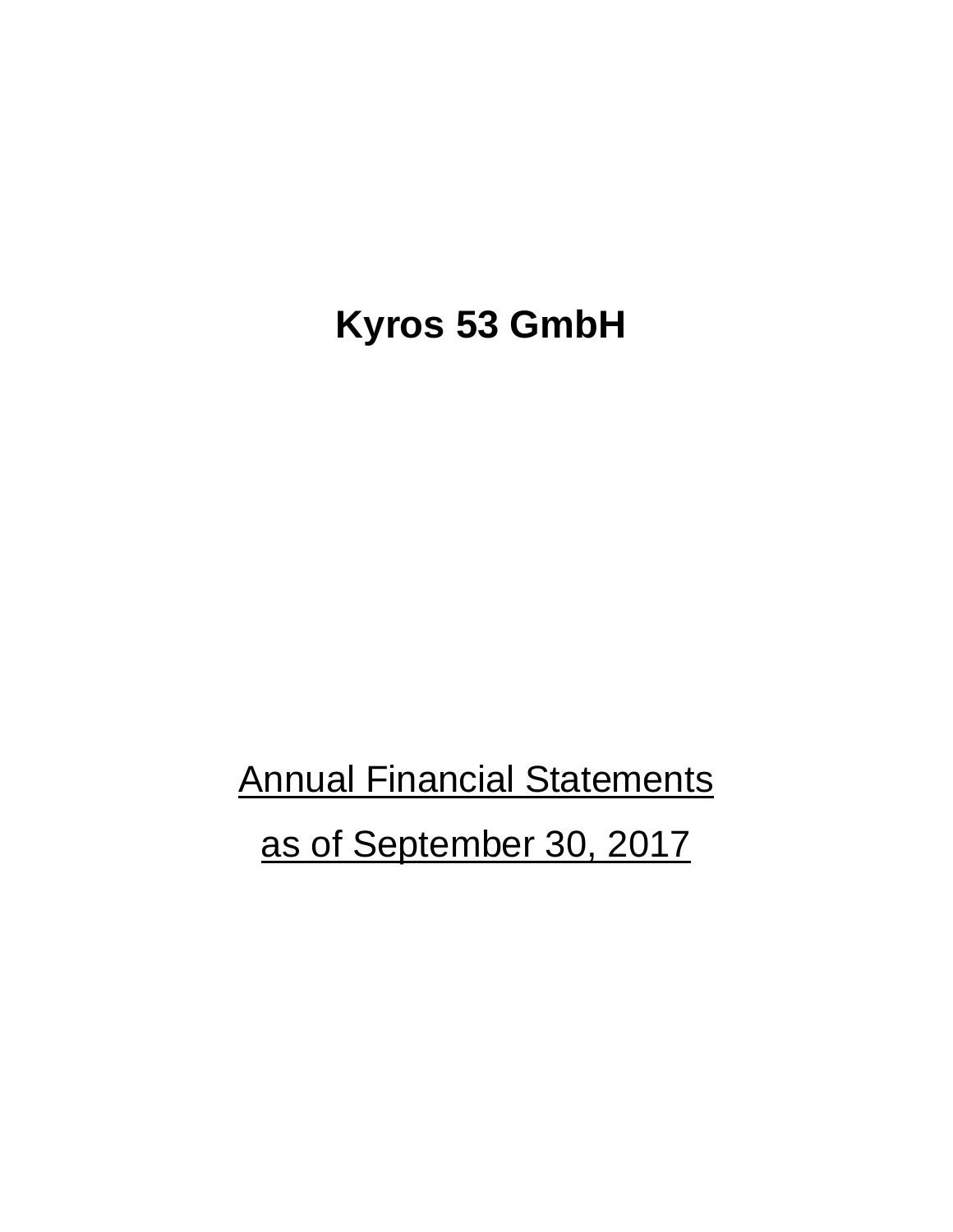## **Kyros 53 GmbH Registered office: Munich; HRB 234014 District Court of Munich Balance sheet as of September 30, 2017**

| <b>Assets</b>                                                                                                    |                            | <b>Liabilities and equity</b>                                                   |                                                       |
|------------------------------------------------------------------------------------------------------------------|----------------------------|---------------------------------------------------------------------------------|-------------------------------------------------------|
| A. Current assets                                                                                                | <b>EUR</b>                 | A. Equity                                                                       | <b>EUR</b>                                            |
| I. Receivables and other assets<br>Receivables from affiliated companies<br>thereof from shareholders €84,214.68 | 84,214.68                  | <b>Issued capital</b><br>L.<br>II. Capital reserve<br>III. Net accumulated loss | 25,000.00<br>100,000.00<br>$-15,823.30$<br>109,176.70 |
| II. Bank balances                                                                                                | 24,979.02                  | <b>B.</b> Liabilities<br>Liabilities to banks                                   | 17.00                                                 |
|                                                                                                                  | <u>109,193.70</u>          |                                                                                 | <u>109,193.70</u>                                     |
| Munich, October 18, 2017<br>[signed]<br>Wolfgang Seltmann                                                        | [signed]<br>Carina Schätzl |                                                                                 |                                                       |